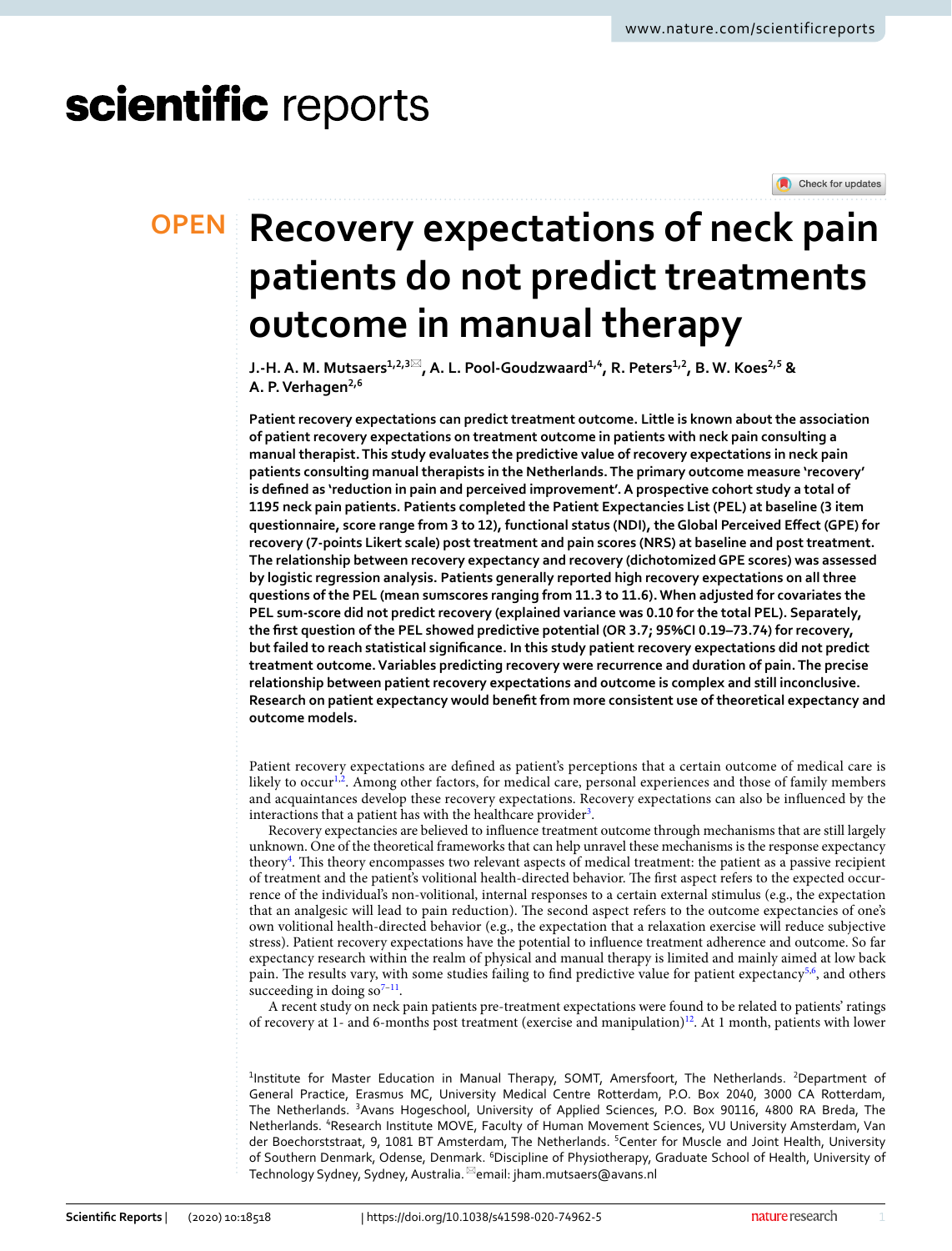| To what extent do you expect your neck pain to change as a result of the overall therapeutic approach? |
|--------------------------------------------------------------------------------------------------------|
| To what extent are you convinced that this will be the case?                                           |
| To what extent do you expect your neck pain to change as a result of spinal manipulation?              |
| To what extent are you convinced that this will be the case?                                           |
| To what extent do you expect your neck pain to change as a result of exercise?                         |
| To what extent are you convinced that this will be the case?                                           |
|                                                                                                        |

<span id="page-1-0"></span>Box 1. The patient expectancies list (PEL).

expectation on pain relief had a lower chance of recovery than those with high expectancies on pain relief (OR 0.33, 95% CI 0.11; 0.99). The expectation that spinal manipulation would help while not receiving it also lowered the chance of treatment success (OR 0.16, 95% CI 0.04; 0.72) compared to expecting spinal manipulation and actually receiving it. Similar results were found for the influence of expectation on functional status in this study<sup>[12](#page-6-8)</sup>.

Neck pain is a common musculoskeletal disorder with an estimated point prevalence of 9–22% in the general population of the Netherlands<sup>13</sup>. Approximately one third of all adults is likely to experience neck pain during the course of 1 year<sup>[14](#page-6-10)</sup>. Neck pain patients often seek help from manual therapists. Current guidelines incorporate known prognostic factors, but assessing expectancy prior to treatment is not a guideline recommendation. A deeper understanding of the infuence of recovery expectancy on the treatment outcome in patients with neck pain consulting a manual therapist, could help improve guidelines, clinical decision making and patient outcome. Tis study aims to evaluate the predictive value of recovery expectancy of neck pain patients on outcome for manual therapy in the Netherlands.

### **Methods**

**Study design.** This study is part of a large prospective cohort study with 12 months follow up in a Dutch manual therapy setting studying the associations between pain attitudes, treatment choices and outcome expectations of manual therapists and non-specifc neck pain patients. For this study only demographic data and data on expectancy, functional status and recovery post treatment were extracted from the database.

**Participants.** *Manual therapists.* The manual therapists ( $n=272$ ) included in this study took part in a parttime 3-year course, aimed to reregister certifed Dutch manual therapists with an internationally recognised Master of Science degree. All participating manual therapists were asked to include fve consecutive patients of 18 years and over within a time frame of 6 months, that consulted them for their neck pain. Each new patient was immediately recorded in the database, providing insight in the inclusion fow.

*Patients.* All adult patients consulting with non-specifc neck pain were eligible. Neck pain is defned as pain located in the area between occiput and the spinae scapulae<sup>15</sup>. Excluded were all patients with known specific causes of neck pain (e.g. known vascular or neurological disorders, neoplasms, rheumatic conditions, referred pain from internal organs) and patients who were unable to read and/or write Dutch. The patients received information on the study and signed an informed consent to be included in the study. Demographic information (i.e., gender, age) was collected through the participating manual therapists at baseline, including those individuals who were screened for eligibility, qualified for the study, but refused to participate. This information was only used to check representativeness of the study group. Ethical approval for this study was obtained from the Medical Ethical Committee (MEC-2007-359) from Erasmus University Rotterdam, the Netherlands.

**Baseline measurement.** *Manual therapists.* Socio-demographic and professional data were collected and comprised gender, age, occupational setting, number of hours at work, number of years of experience with the management of non-specifc neck pain patients.

*Patients.* Baseline data (age, gender, type of complaint, recurrence, duration of complaints) were recorded and all patients completed a baseline questionnaire including the Numeric Rating Scale (NRS) for pain intensity, functional status (Neck Disability Index (NDI), and the Patient Expectations List (PEL). The PEL is based on the two aspects of the response expectancy theory and was developed by expert consensus specifcally for use in a Dutch manual therapy setting. It models 'expectancy' as a two-component variable consisting of 'treatment modality' and 'conviction'. It consists of 3 questions, each with a sub-question (see Box [1](#page-1-0)). Each question generates a combined score with the sub-question, varying from '1' (low expectation and strongly convinced), '2' (low expectation and not strongly convinced), '3' (high expectation and not strongly convinced) to "4" (high expectation and strongly convinced). PEL sum scores for the three questions are generated and range from 3 to 12. We added an extra dichotomous question that checks earlier experiences with manual therapy (yes/no), which will be analyzed as a confounder.

Since the clinimetric properties of none of the separate PEL-questions (PEL-1, PEL-2 or PEL-3) have been evaluated so far, we will analyse the separate questions as well as the PEL sum scores.

**Post treatment measurement.** At the end of the individual treatment episodes, pain and the primary outcome 'recovery' were assessed with the Numeric pain rating scale (NRS) and Global Perceived Efect (GPE)

2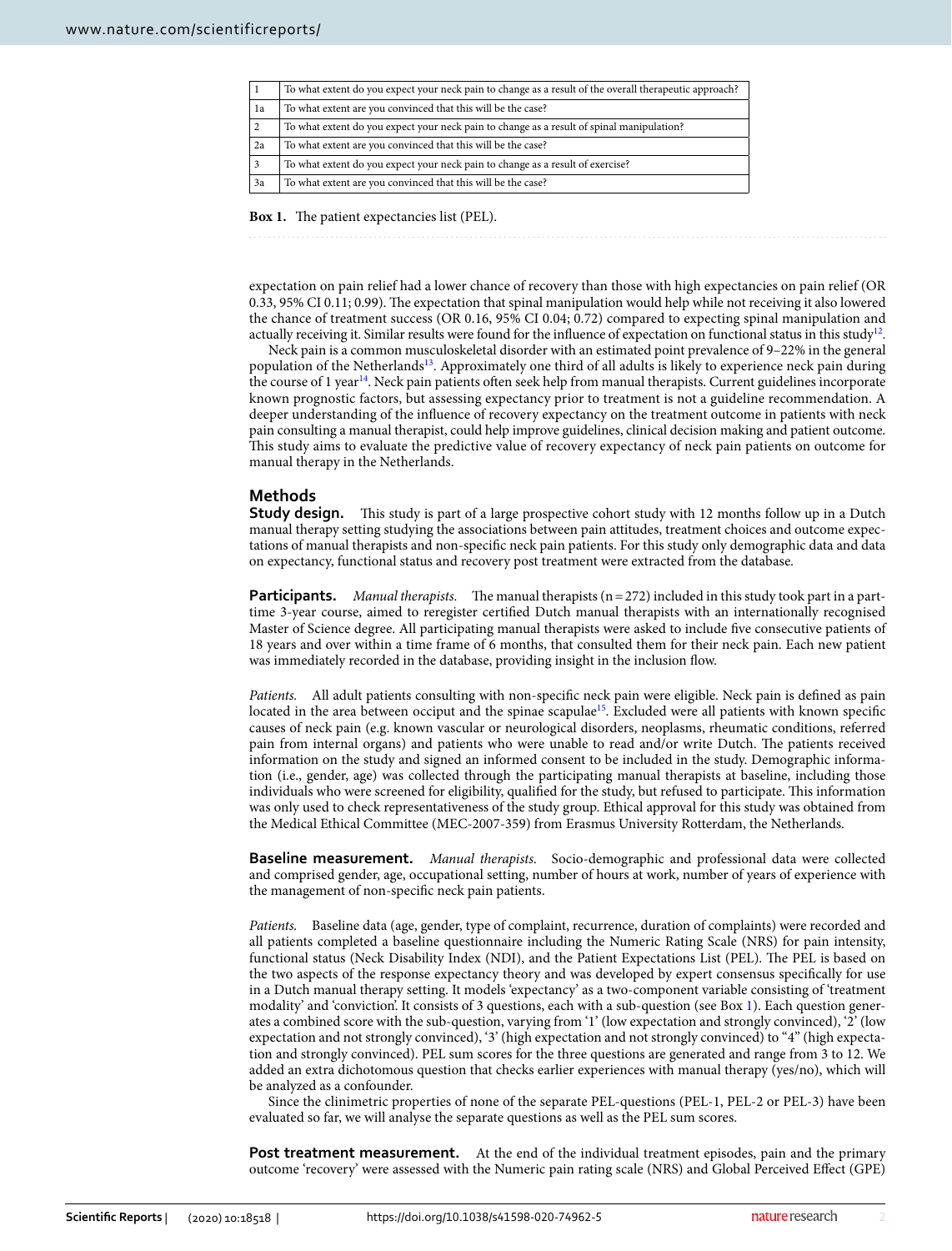respectively. On the GPE scale the patient scored on a 7-points Likert scale how much their condition improved or deteriorated since the start of the treatment, ranging from 'complete recovery' to 'worse than ever'. The GPE has several qualities that make it an appealing tool for use in clinical practice and research; being a single ques-tion, it is easy and quick to administer and the results are seemingly simple to interpret<sup>[16](#page-6-12),[17](#page-6-13)</sup>. The GPE was reassessed at 12 months.

**Analyses.** We used descriptive statistics (SPSS version 20.0) to summarize the baseline and post-treatment data. The independent variable was patient expectation. PEL scores were calculated for separate questions as well as for the total PEL and with the exception of the added dichotomous question, analysed as continuous variables. PEL scores for acute and non-acute neck pain patients were calculated separately. The outcome of interest was recovery (measured using the GPE) post treatment. The recovery data post treatment and at 12-months follow-up were dichotomized into "recovered" (scores 'completely recovered' and 'much improved') and "not recovered" ('slightly improved' to 'worse than ever'). Recovery data at 12 months follow-up were compared to the post treatment data for stability of recovery with McNemar's test.

As possible confounders patient age, gender, functional status, baseline pain scores, duration and recurrence of neck pain, smoking, and sports participation were entered in the analyses<sup>[18,](#page-6-14)19</sup>.

Concerning missing data, frst we evaluated whether there are specifc patterns of missing data using Little's MCAR test. We also compared baseline data between patients with and without missing data. In case this test was negative we performed multiple imputation to overcome a loss of power due to missing's. Both predictor and outcome variables were included in the multiple imputation<sup>19[,20](#page-6-16)</sup>. A total of 10 datasets were created and analysis was performed on all datasets. Pooled estimates were calculated according to Ruben's rules<sup>21</sup>. All candidate predictors derived from the literature were checked for multicollinearity. Association between candidate variables and recovery was checked using Chi-square tests. Correlation coefficients≤0.35 were considered to represent low association, 0.36–0.67 modest correlations, and 0.68–0.89 high and ≥0.90 very high correlations<sup>22,23</sup>.

Univariate analyses were performed on single PEL questions and PEL sum scores separately. Next the univariate analysis were adjusted for previous experiences with manual therapy as a possible confounder to evaluate the association of expectancy and recovery.

Lastly, we performed a multivariate analysis (using Backward Wald) to build a prognostic model. To be able to adhere to the criterion of at least 10 events per variable we selected the variables with a *p*<0.10 in the univariate analysis<sup>24</sup>. Overall performance of the model will be expressed by Nagelkerke's R<sup>2</sup> and the discriminant ability using the area under the curve (AUC). An AUC of 1.0 indicates perfect discrimination, between 0.8 and 1 indicates acceptable discrimination, between 0.7 and 0.8 fair discrimination, whereas an AUC of 0.5–0.7 indicates poor discrimination above chance<sup>25</sup>. The goodness-of-fit of the model was determined with the Hos-mer–Lemeshow statistic<sup>[26](#page-7-5)</sup>.

#### **Results**

**Participants.** *Manual therapists.* The majority (79%) of the manual therapists (MPTs) were male, with a mean age of 42.2 (SD 8.4) years, a work experience of 19.3 (SD 7.1) years, averaging almost 24.6 (SD 10.2) hours of work per week in a general practice, with a mean weekly number of neck pain patients of 12.2 (SD 8).

*Patients.* Post-treatment data were available for 663 (50.5%) patients, 1 year follow-up data for 385 (29.4%). The demographic data of the patients are presented in Table [1.](#page-3-0) A total of 1311 patients (62.8% female) was enrolled, with a mean age of 44.7 years. Most of them reported recurrent (66.9%) and/or non-acute (>6 weeks duration) neck pain with concomitant symptoms, most frequently consisting of headache (31.1%) and irradiating arm pain (21%). Within the study population, 456 (34.8%) patients had earlier treatment experience with the manual therapist for their musculoskeletal conditions and 49.7% consulted the manual therapists through direct access. The participants are similar to the group of non-responders and non-participants concerning age and gender. From the eligible non-participants (n=2618), 63.2% was female, with a mean age of 44.9 (SD 16.6).

**Recovery expectation and treatment outcome.** Patients reported high recovery expectations. Overall 31% of the respondents stated that their recovery expectations were partly based on earlier positive experiences with manual therapy. Due to non-response, complete data on recovery post-treatment were available for 663 patients, of which 523 patients (79%) were classifed as 'recovered' (see Fig. [1\)](#page-3-1) afer receiving a mean number of treatments of 5.4 (SD 2.6). At 12 months follow-up, data were available for 385 patients, of which 303 reported to be 'recovered'.

Sum-scores were generally high (85.7% scored>9, range 3–12). Scores for question 1 and 2 yielded slightly higher recovery expectations (means 3.9 (SD 0.4 and 0.5 resp.), range 1-4) than recovery expectations for question 3 (mean 3.6 (SD 0.9), range 1–4). All PEL scores showed negative Skewness and Kurtosis. No diferences were found in the total PEL scores, or the individual PEL items, between acute and non-acute neck pain patients. Mc Nemar's test showed that there were no diferences in recovery between the post-treatment measurement and the 12-month follow-up, suggesting that recovery was stable (Table [2](#page-3-2)).

**Prediction and modelling.** A multi collinearity check revealed that no variables had to be withheld from the analysis because of high correlation.

*Univariate analysis.* Unadjusted ORs for the separate questions of the were 4.04 (0.56–28.98), 0.44 (0.05–3.49) and 0.97 (0.94–1.32) for PEL-1, PEL-2 and PEL-3 respectively (Table [3](#page-4-0)). When adjusted for earlier experience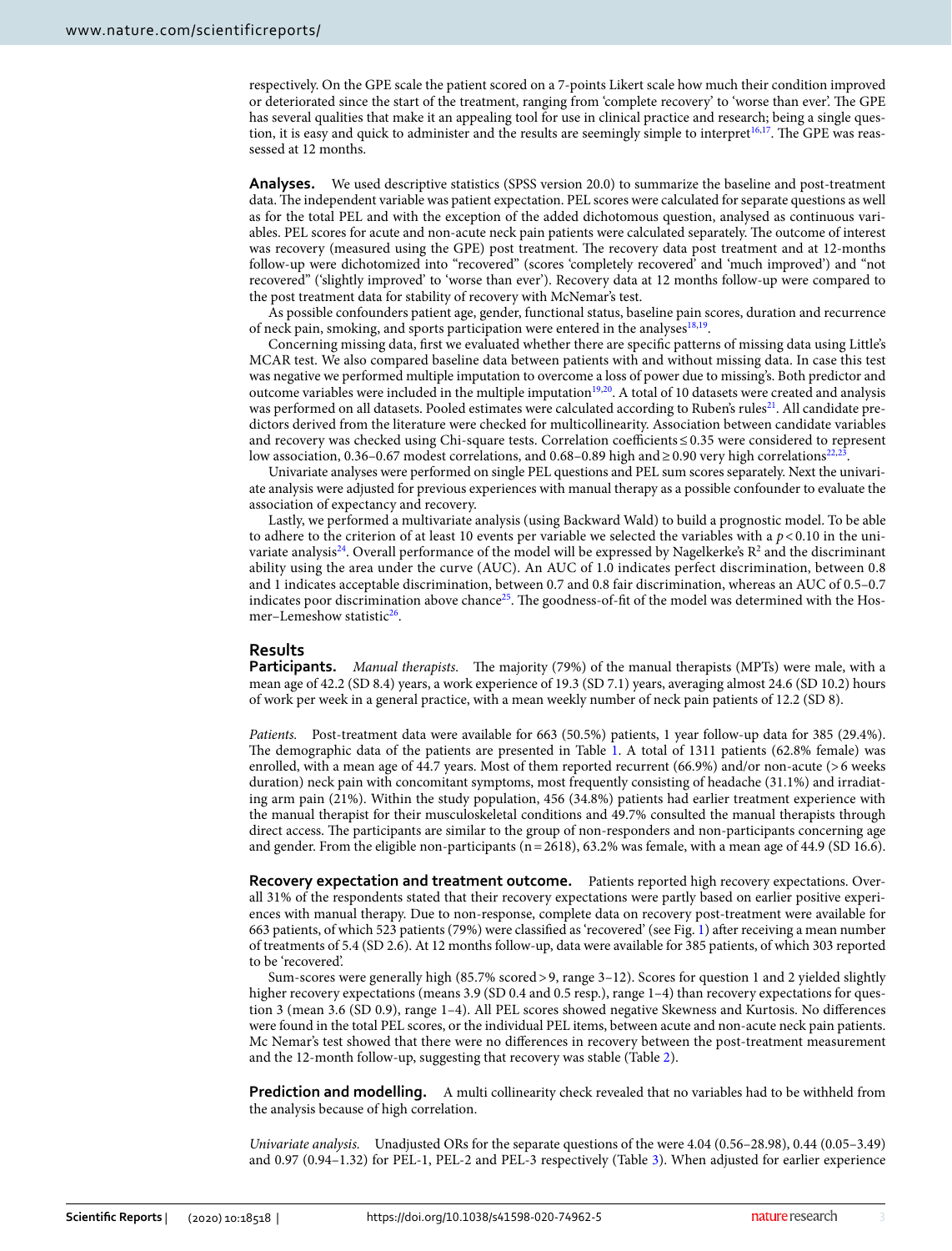| Variable                             | All participants<br>$(n=1311)$ |                 | Recovered*<br>$(n=523)$ |                 | Not recovered*<br>$(n=140)$ |                 |
|--------------------------------------|--------------------------------|-----------------|-------------------------|-----------------|-----------------------------|-----------------|
| Gender; female (%)                   | 62.8%                          |                 | 79%                     |                 | 64.1%                       |                 |
| Age in years; mean (SD)              | 44.7 (13.7)                    |                 | 46.1(13.7)              |                 | 48.3 (13.8)                 |                 |
| Recurrent neck pain (%)              | 66.9%                          |                 | 68.7%                   |                 | 57.5%                       |                 |
| Referral                             |                                |                 |                         |                 |                             |                 |
| Direct access                        | 49.7%                          |                 | 64%                     |                 | 36%                         |                 |
| General practitioner                 | 44.7%                          |                 | 58.3%                   |                 | 41.7%                       |                 |
| Other                                | 6.6%                           |                 |                         |                 |                             |                 |
| Marital status; married (%)          | 76.9%                          |                 | 74.4%                   |                 | 68.3%                       |                 |
| Work status; employed (%)            | 77.1%                          |                 | 72.9%                   |                 | 65.8%                       |                 |
| Smoking (%)                          | 25.2%                          |                 | 27.3%                   |                 | 22.5%                       |                 |
| Practising sports (%)                | 65.9%                          |                 | 61.5%                   |                 | 60.8%                       |                 |
| Concomitant symptoms (%)             | 20.7%                          |                 | 19.3%                   |                 | 21.5%                       |                 |
| NRS pain $(n=1183)$ , mean $(SD)$    | 4.8(2.1)                       |                 | 4.8(2.0)                |                 | 4.9(2.1)                    |                 |
| NDI sumscore, mean (SD)              | 26.5(6.5)                      |                 | 22.8(6.4)               |                 | 23.2(5.8)                   |                 |
| Earlier treatment experience<br>(% ) | 34.8%                          |                 | 36.2%                   |                 | 31.6%                       |                 |
| Duration of neck pain (n)            | <6 weeks<br>512                | >6 weeks<br>799 | <6 weeks<br>234         | >6 weeks<br>289 | <6 weeks<br>34              | >6 weeks<br>106 |
| PEL-1: mean (SD); median             | 3.9(0.2); 4.0                  | 3.9(0.4); 4.0   | 3.9(0.1); 4.0           | 3.9(0.3); 4.0   | 3.9(0.2; 4.0)               | 3.8(0.5); 4.0   |
| PEL-2: mean (SD); median             | 3.9(0.3); 4.0                  | 3.8(0.5); 4.0   | 3.9(0.3); 4.0           | 3.8(0.5); 4.0   | 3.9(0.2); 4.0               | 3.8(0.4); 4.0   |
| PEL-3 : mean (SD); median            | 3.7(0.7); 4.0                  | 3.5(1.0); 4.0   | 3.7(0.8); 4.0           | 3.6(0.8); 4.0   | 3.8(0.3); 4.0               | 3.5(0.9); 4.0   |
| PEL-sumscore . mean (SD);<br>median  | 11.6(1.0); 12.0                | 11.3(1.4); 12.0 | 11.7(1.2); 12.0         | 11.4(1.2); 12.0 | 11.8(0.6); 12.0             | 11.3(1.3); 12.0 |

<span id="page-3-0"></span>**Table 1.** Patient characteristics at baseline. **\***Available post treatment GPE scores; NRS, Numeric Rating Scale; NDI, Neck Disability Index; PEL, Patient Expectancies List.



<span id="page-3-1"></span>

| $\mathbf n$ | Mean (SD)  |                    |               |           |
|-------------|------------|--------------------|---------------|-----------|
| 582         | 0.79(0.40) | GPE post treatment | Not recovered | Recovered |
| 385         | 0.79(0.41) | GPE follow-up      |               |           |
|             |            | Not recovered      | 73            |           |
|             |            | Recovered          |               | 286       |

<span id="page-3-2"></span>**Table 2.** GPE post treatment and at 12 month follow-up (Mc Nemar's test). *GPE* Global Perceived Efect.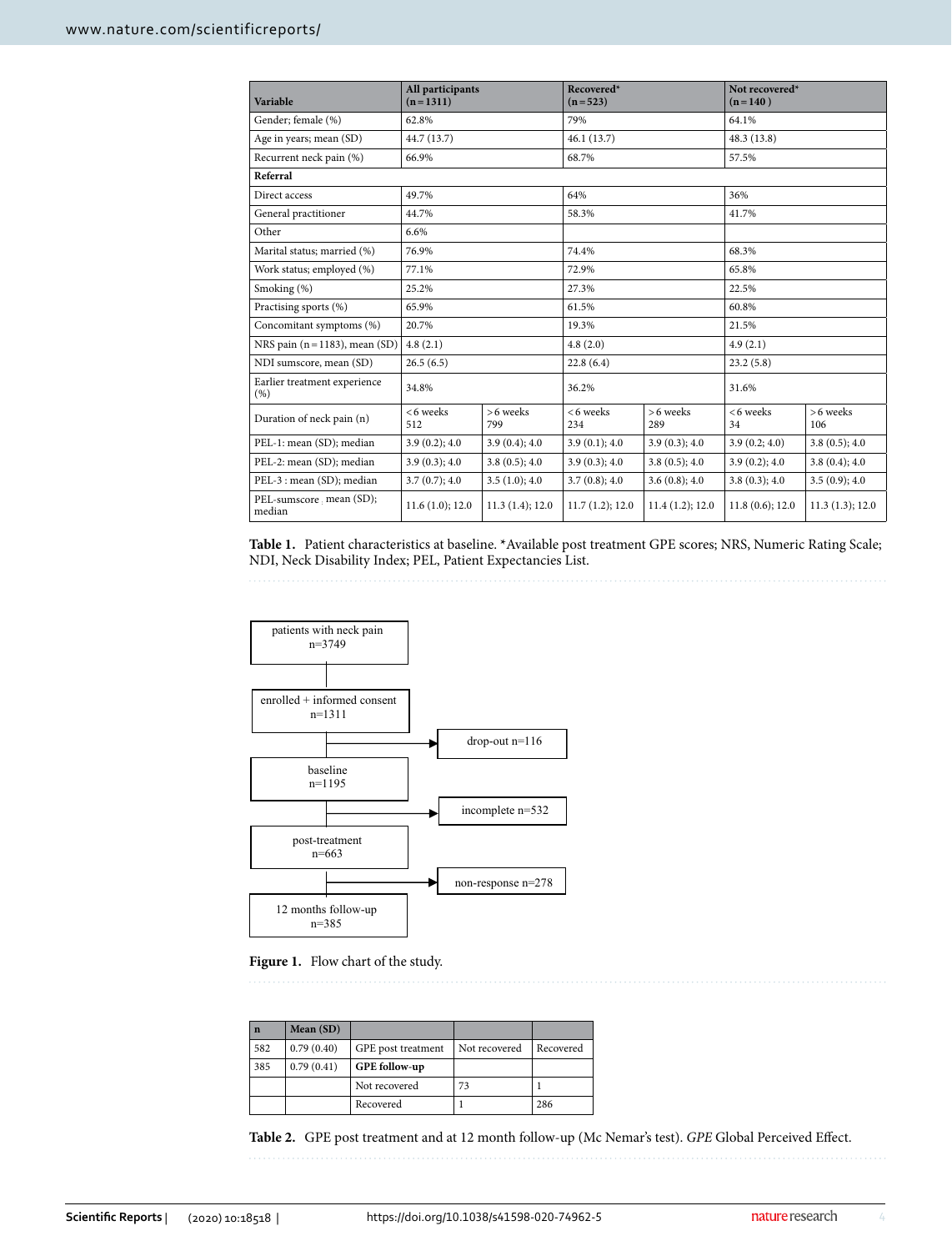|                  | Univariate, raw  | Adjusted for earlier experience |  |  |
|------------------|------------------|---------------------------------|--|--|
|                  | OR [95% CI]      | OR [95% CI]                     |  |  |
| PEL <sub>1</sub> | $4.0$ [0.6-28.9] | $4.8$ [0.5-45.2]                |  |  |
| PEL <sub>2</sub> | $0.4$ [0.1-3.5]  | $0.4$ [0.1-3.6]                 |  |  |
| PEL <sub>3</sub> | $0.9$ [0.5-1.9]  | $0.9$ [0.5-1.9]                 |  |  |
| PEL-total        | $1.1$ [0.9-1.3]  |                                 |  |  |

<span id="page-4-0"></span>**Table 3.** Univariate regression. *PEL* Patient Expectancies List.

|                                   |           | Multivariate (enter)     | <b>Predictive model</b> |  |
|-----------------------------------|-----------|--------------------------|-------------------------|--|
|                                   | Range     | OR [95% CI]              | OR [95% CI]             |  |
| PEL1                              | $1 - 4$   | $3.7$ [0.2-73.7]         |                         |  |
| PEL <sub>2</sub>                  | $1 - 4$   | $0.2$ [0.1-2.8]          |                         |  |
| PEL <sub>3</sub>                  | $1 - 4$   | $0.7$ [0.3-1.6]          |                         |  |
| <b>NDI</b>                        | $0 - 42$  | $0.9$ [0.9-1.0]          |                         |  |
| <b>NRS</b>                        | $1 - 10$  | $0.9$ [0.8-1.2]          |                         |  |
| Gender                            |           | $0.9$ [0.5-1.8]          |                         |  |
| Age                               | $18 - 83$ | $0.9$ [0.9-1.0]          |                         |  |
| Duration < 6 weeks                |           | $3.4$ [1.9-6.0]          | $3.3$ [1.9-6.0]         |  |
| Duration > 6 weeks                |           | $3.1$ [1.4-7.3]          | $2.6$ [1.2-5.9]         |  |
| Recurrent                         |           | $1.3$ [0.7-2.2]          |                         |  |
| Medication                        |           | $0.9$ [0.5-1.7]          |                         |  |
| Smoking                           |           | $1.1$ [0.6-1.8]          |                         |  |
| Sports                            |           | $0.7$ [0.4-1.2]          |                         |  |
| Performance measures of the model |           |                          |                         |  |
| <b>AUC (95%CI)</b>                |           | Correctly classified (%) | $\mathbb{R}^2$          |  |
| $0.68(0.65 - 0.74)$               |           | 80.8                     | 0.104                   |  |

<span id="page-4-1"></span>**Table 4.** Multivariate regression for separate expectation scores predicting treatment outcome. *PEL*, Patient Expectancies List, *NDI*, Neck Disability Index, *NRS* Numeric Rating Scale.

with manual therapy, the OR (95%CI) for PEL-1 increased slightly to 4.79 (0.51–45.20). When we adjust for all other possible confounders the analysis revealed similar results for the separate PEL questions, with OR's ranging from 3.73 (0.19–73.7[4](#page-4-1)) for PEL-1, to 0.19 (0.01–2.82) for PEL-2 (Table 4). The OR's for the covariates all performed poorly, except for 'duration of pain', with OR's of 3.43 (1.955–6.00) and 3.17 (0.75–2.16) for acute (less than 6 weeks) and non-acute (more than 6 weeks) respectively. When considering a predictive model, the analyses yielded results in which only 'duration of pain', acute and non-acute were represented as positive predictors and in which 'patient recovery expectations' do not contribute.

Analyses for PEL sum scores yielded similar results (Table [5](#page-5-0)), with slightly lower ORs for 'duration of pain' (acute, 3.28 (1.87–5.75); non-acute, 2.96 (1.28–6.85)) in the predictive model.

*Model performance.* The explained variance  $(R^2)$  of the final models was 0.9 (9%) and 0.10 for separate questions and total PEL respectively. This means that the models explain 9 to 10 percent of recovery. The ROC curve of the model for the total PEL showed a relatively poor discriminating ability for the model with a AUC of 0.675  $(0.65-0.74)$ . The models correctly predicted recovery for 80% of the patients.

#### **Discussion**

**Main fndings.** In this study patients had a high and seemingly stable overall recovery rate and high overall recovery expectations of therapy. We found that patient recovery expectations of separate questions of the PEL, as well as the overall PEL score, did not predict treatment outcome. In this study only 'shorter duration of pain' and 'frst episode of neck pain' were positive predictors of recovery.

**Comparison with literature.** Although about half of the population reported not to have based their recovery expectations on earlier experiences with manual therapy, they still expected that spinal manipulation would bring them favourable results (PEL 2). Closely followed by the belief that exercise therapy would add to treatment effects (PEL 3). These high recovery expectations seem to be in line with research done on outcome expectancy in other fields of healthcare<sup>27,28</sup>.

In this study we found that recovery expectations as measured by the PEL did not predict outcome in terms of recovery. Tese inconclusive results on the predictive value of expectancy are in line with earlier research.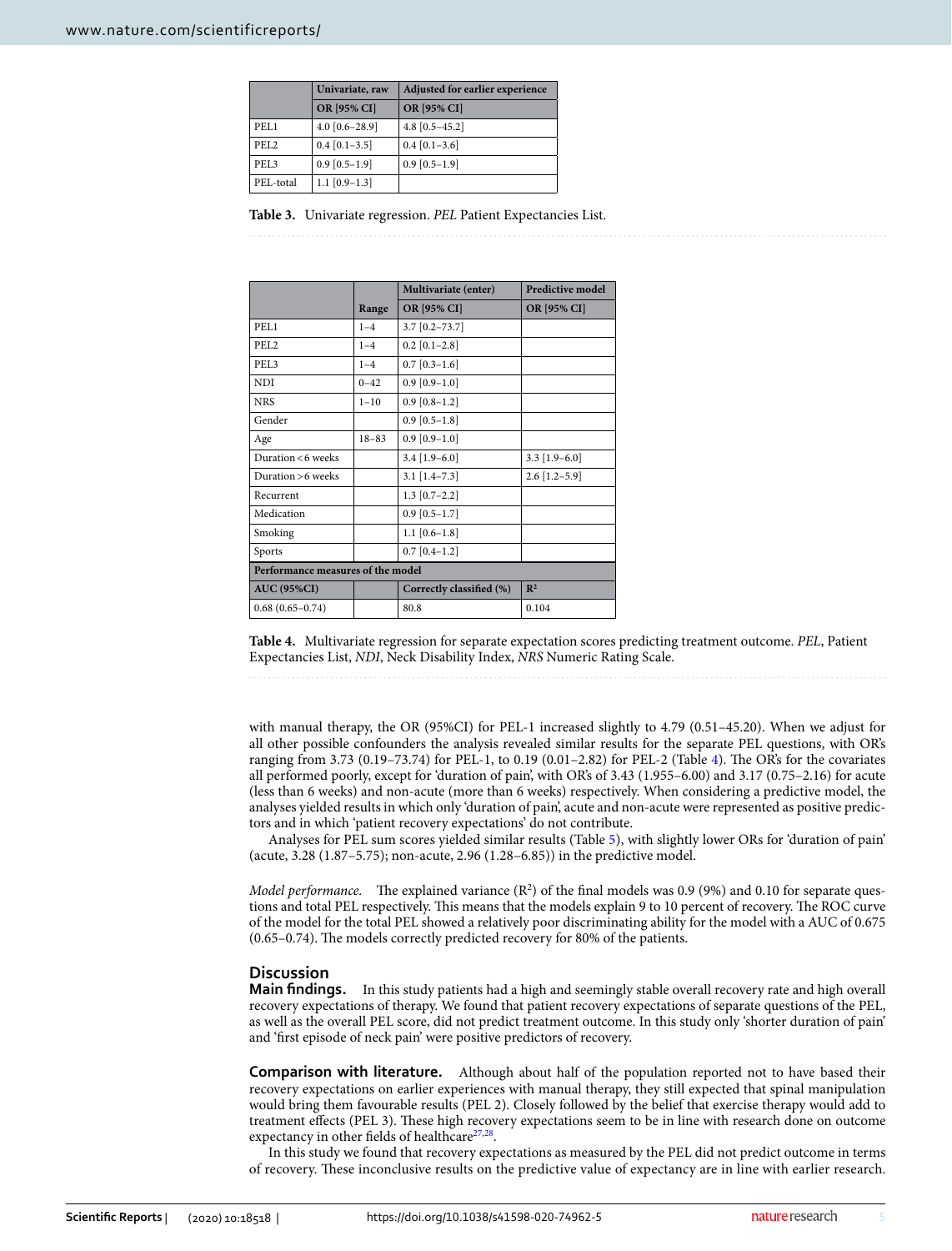|                                   | <b>Predictive model</b>  |                 |  |
|-----------------------------------|--------------------------|-----------------|--|
|                                   | <b>OR [95% CI]</b>       | OR [95% CI]     |  |
| PEL-total                         | $1.0$ [0.8-1.2]          |                 |  |
| <b>NDI</b>                        | $0.9$ [0.9-1.0]          |                 |  |
| <b>NRS</b>                        | $0.9$ [0.8-1.1]          |                 |  |
| Gender                            | $0.9$ [0.5-1.6]          |                 |  |
| Age                               | $0.9$ [0.9-1.0]          |                 |  |
| Acute                             | $3.3$ [1.8-5.7]          | $3.4$ [1.9-6.0] |  |
| Subacute                          | $2.9$ [1.2-6.8]          | $2.6$ [1.2-5.9] |  |
| Recurrent                         | $1.3$ [0.7-2.2]          |                 |  |
| Medication                        | $0.9$ [0.5-1.7]          |                 |  |
| Smoking                           | $1.1$ [0.6-1.9]          |                 |  |
| Sports                            | $0.7$ [0.4-1.2]          |                 |  |
| Performance measures of the model |                          |                 |  |
| <b>AUC (95%CI)</b>                | Correctly classified (%) | $\mathbb{R}^2$  |  |
| $0.68(0.64 - 0.70)$               | 80.5                     | 0.094           |  |

<span id="page-5-0"></span>

Studies that do find predictive value of patient expectancies on recovery<sup>12[,28](#page-7-7)</sup>, are countered by studies that fail to establish predictive value of patient expectancies on recovery $29,30$  $29,30$ .

One of the factors that may contribute to these inconsistent fndings, is the heterogeneity of the conceptualization and assessment of patients' recovery expectations<sup>31</sup>. Some studies use different terminology for overlapping qualities of expectancy<sup>32</sup>, others highlight only one or several aspects of expectancy<sup>33</sup>. Without a more uniform and detailed insight in the make-up of expectancy, comparison and integration of current fndings is compromised. Based on perspectives from several human sciences, Tompson and Sunol proposed a helpful distinction between four types of expectation: ideal, predicted, normative and unformed. Their exact make-up and relation to terms such as 'hope' and 'satisfaction' are yet to be disentangled<sup>34</sup>.

The effects of terminology may reach even further in expectancy research. Questions on spinal manipulation and exercise assume a uniform defnition and meaning of what they consist of and what they can do. Tat assumption may very well be flawed. How reliably can one quantify expectancy if there is insufficient or at least varying insight in what 'spinal manipulation' and 'exercise' exactly are? It can be hypothesised that other studies in this field are influenced by the same mechanism, contributing to contrasting results. Lastly, the application of the GPE may add to inconsistent findings. The underlying assumptions of the GPE is that it measures a composite of multiple domains relative to 'improvement' or 'recovery' of one's condition, but knowledge on the factors patients take into account when determining their GPE, is still limited. A mixed-method study on de GPE revealed fve main themes patients used to construct 'recovery', and that chronic neck pain patients have diferent expectations of recovery than non-chronic neck pain patients. Not expecting to fully recover, may lead to reponse-shif. Lastly the GPE seems to be strongly afected by 'current status' instead of 'stable change' especially as the transition time lengthens $35$ .

In this study the covariates 'initial pain intensity' and 'functional limitation' did not contribute to the predictive model. Results of earlier research suggest that high baseline neck pain intensity and high functional limitation have a strong association with outcome<sup>[34](#page-7-13),[35](#page-7-14)</sup>. Although pain scores in this study seem typical for the population<sup>35</sup>, the limited variance and low numbers of 'non-recovery' may have been the reason for lacking association. Although the majority of patients in this study reported longer existing neck pain, only 31% had earlier experience with manual therapy. The level of evidence for manual therapy is moderate for short-term effects of upper thoracic manipulation in acute neck pain, limited for long-term efects of neck manipulation, and limited for all techniques and follow-up durations in chronic neck pain<sup>35–37</sup>. Research on prognostic factors of neck pain has shown that a vast number of predictors provide low predictive value or inconclusive results, suggesting there is still much work to be done in this field<sup>35,[38](#page-7-16)</sup>. We non-directionally postulated that earlier experience may influence outcome expectation by providing either 'lived reference' to the patient that may be a dominant factor in the make-up of their expectancy.

**Strength and limitations.** This study explored the predictive value of patient recovery expectations on outcome for manual therapy in a large group of patients. It contributes to the growing insight in the associations between patient expectancy and treatment outcome in general, and incorporates manual therapy and nonspecifc neck pain in the scope of research in this feld.

A limitation of this study is number of missings in recovery scores, the high dropout rate and the limited variance (e.g. most patients reported relatively high PEL scores at baseline) in recovery expectancy, all negatively impacting the statistical possibilities to detect diferences and associations. Some form of selection bias cannot be ruled out. Therapists were asked to include five consecutive patients and apart from inclusion flow and cross comparison with non-enrolled patients there was no process installed that guaranteed adherence to the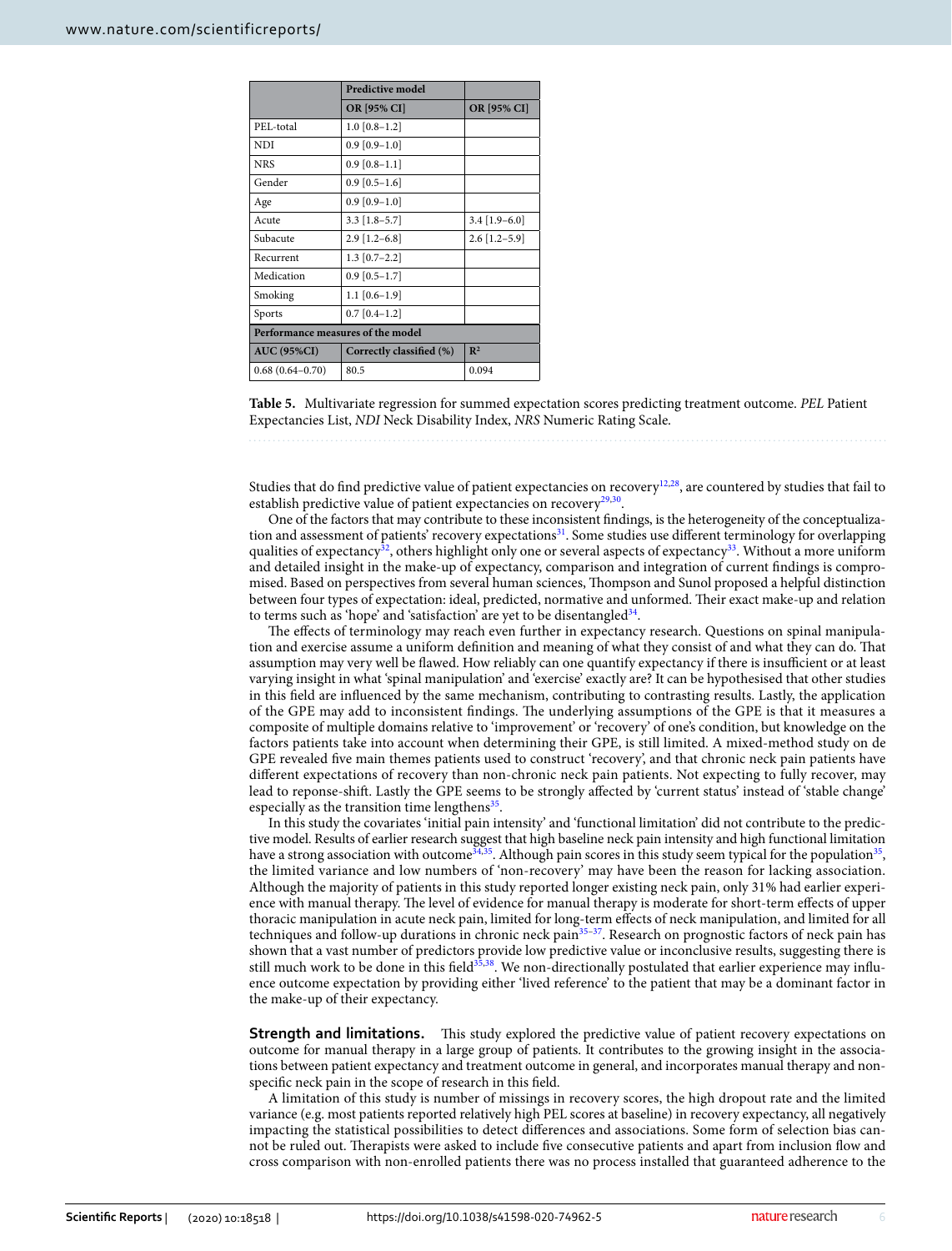inclusion process. Furthermore, measuring recovery expectancy as a nearly single factor variable seems to be an oversimplifcation of reality, blurring opportunities to fnd out more about its make-up and in- and external dynamics. For instance, it is unclear to what degree patients reported 'ideal' expectancy based on motivation instead of 'predicted' expectancy based on cognition and/or earlier experience. Since patient expectations on recovery were under-modelled and overall high in this study, and the GPE was dichotomised, the capacity to fnd possible associations with recovery may have been limited.

Another limiting factor in this study is the developmental stage of the PEL. The PEL is a newly developed questionnaire and insight in its psychometric properties is lacking. There is limited insight into its psychometric properties.

**Implications.** For practice. Understanding patient recovery expectations of treatment outcome is an important part of developing treatment plans and stimulating therapy adherence. Even though evidence is still sparse and inconclusive, there still may be practical reasons to measure recovery expectations . It may be a quick and reproducible route to an 'agreement on treatment' with your patients, since it provides possibilities to 'synchronise' preferences on treatment modalities and expectations of their outcome.

For research. More collaboration is needed on adopting an integrative model of expectancy that incorporates aspects of the common sense model, process or structural recovery expectations and the valence of patients' recovery expectation[s31](#page-7-10). Analogously, adopting a more frequent and nuanced GPE measurement that diferentiates between acute and non-acute patients, would improve the capacity to detect possible associations between expectancy and outcome. It would also be relevant to focus on the dynamics and infuenceability of recovery expectations during treatment, their physiological make-up and possible capability to infuence favourable outcome<sup>39</sup>.

#### **Conclusions**

Patient recovery expectations did not predict treatment outcome in this study. Variables predicting recovery were recurrence and duration of pain. Research on patient expectancy would beneft from more consistent use of theoretical expectancy models.

#### **Ethical approval**

All methods used in this study were carried out in accordance with relevant clinical guidelines and regulations on manual therapy for non-specifc neck pain.

Received: 31 January 2020; Accepted: 21 September 2020 Published online: 28 October 2020

#### **References**

- <span id="page-6-1"></span><span id="page-6-0"></span>1. Kravitz, R. L. Measuring patients' expectations and requests. *Ann. Intern. Med.* **134**, 881–888 (2001).
- 2. Uhlmann, R. F., Inui, T. S. & Carter, W. B. Patient requests and expectations: defnitions and clinical applications. *Med. Care* **22**, 681–685 (1984).
- <span id="page-6-2"></span>3. Tompson, A. G. & Sunol, R. Expectations as determinants of satisfaction: concepts, theory and evidence. *Int. J. Qual. Health Care* **7**(2), 127–141 (1995).
- <span id="page-6-3"></span>4. Kirsch, I. Response expectancy as a determinant of experience and behavior. *Am. Psychol.* **40**, 1189–1202 (1983).
- <span id="page-6-4"></span>5. Lackner, J. M., Carosella, A. M. & Feuerstein, M. Pain expectancies, pain, and functional self-efficacy expectancies as determinants of disability in patients with chronic low back disorders. *J. Consult Clin. Psychol.* **64**, 212–220 (1996).
- <span id="page-6-5"></span>6. Lutz, G. K. et al. The relation between expectations and outcomes in surgery for sciatica. *J. Gen. Intern. Med.* **14**, 740-744 (1999).
- <span id="page-6-6"></span>7. Palmlof, L., Holm, L. W., Alfredsson, L. & Skillgate, E. Expectations of recovery: a prognostic factor in patients with neck pain undergoing manual therapy treatment. *Eur. J. Pain* **20**(9), 1384–1391 (2016).
- 8. Kole-Snijders, A. M. *et al.* Chronic low-back pain: what does cognitive coping skills training add to operant behavioral treatment? Results of a randomized clinical trial. *J. Consult Clin. Psychol.* **67**, 931–944 (1999).
- 9. Kalauokalani, D., Cherkin, D. C., Sherman, K. J., Koepsell, T. D. & Deyo, R. A. Lessons from a trial of acupuncture and massage for low back pain: patient expectations and treatment efects. *Spine* **26**(13), 1418–1424 (2001).
- 10. Johnson, R. E. *et al.* Active exercise, education and cognitive behavioural therapy for persistent disabling low back pain: a randomised controlled trial. *Spine* **32**(1578–85), 25 (2007).
- <span id="page-6-7"></span>11. Klaber Mofett, J. A. *et al.* Randomised trial of brief physiotherapy intervention compared with usual physiotherapy for neck pain patients: outcomes and patients preferences. *BMJ* **330**, 75 (2005).
- <span id="page-6-8"></span>12. Bishop, M. D., Mintken, P. E., Bialosky, J. E. & Cleland, J. A. Patient expectations of beneft from interventions for neck pain and resulting influence on outcomes. *J. Orthop. Sports Phys. Ther.* 43(7), 457-465 (2013).
- <span id="page-6-9"></span>13. Picavet, H. S. J. & Schouten, J. S. A. G. Musculoskeletal pain in the Netherlands: prevalences, consequences and risk groups, the DMC3-study. *Pain* **102**, 167–178 (2003).
- <span id="page-6-10"></span>14. Walton, D. M. *et al.* An overview of systematic reviews on prognostic factors in neck pain: results from the international collaboration on neck pain (ICON) project. *Open Orthop. J.* **20**(7), 494–505 (2013).
- <span id="page-6-11"></span>15. Guzman, J. *et al.* A new conceptual model for neck pain linking onset, course and care: the bone and joint decade 2000–2010 task force on neck pain and its associated disorders. *J. Manip. Physiol. Ther.* 32, 17-28 (2019).
- <span id="page-6-13"></span><span id="page-6-12"></span>16. Guyatt, G. H., Norman, G. R., Juniper, E. F. & Grifth, L. E. A critical look at transition ratings. *J. Clin. Epidemiol.* **55**, 900e8 (2002). 17. Kamper, S. J. *et al.* Global perceived efect scales provided reliable assessments of health transition in people with musculoskeletal
- disorders, but ratings are strongly infuenced by current status. *J. Clin. Epidemiol.* **63**, 760–766 (2010).
- <span id="page-6-14"></span>18 Domingues, L. *et al.* Prognostic factors for recovery and non-recovery in patients with non-specifc neck pain: a protocol for a systematic literature review. *BMJ Open* **8**(11), e023356 (2018).
- <span id="page-6-15"></span>19. Jahre, H. *et al.* Risk factors for non-specifc neck pain in young adults. A systematic review. *BMC Musculoskelet. Disord.* **21**, 366 (2020).
- <span id="page-6-16"></span>20. Janssen, K. *et al.* Dealing with missing predictor values when applying clinical prediction models. *Clin. Chem.* **55**(5), 994–1001 (2009).

7